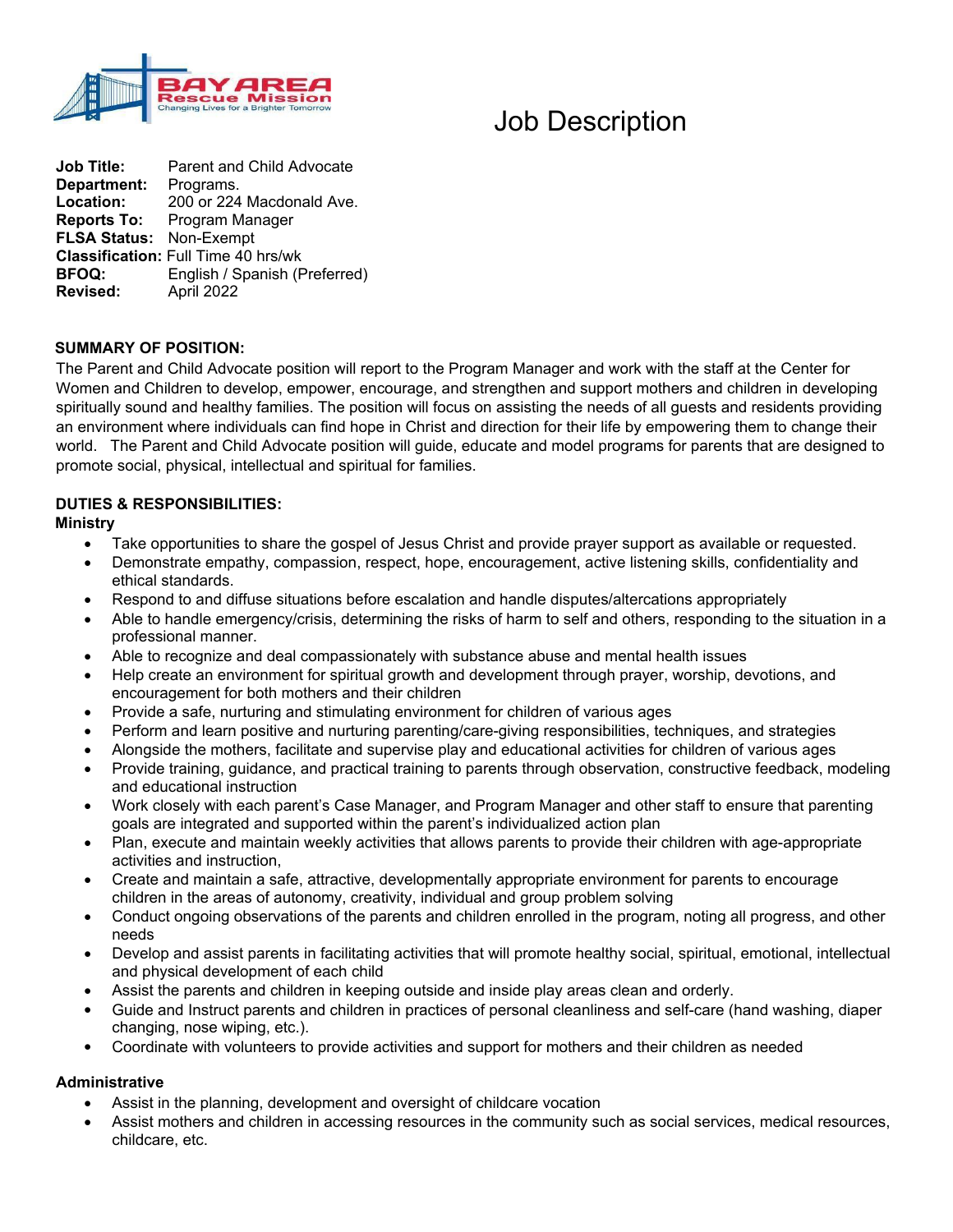- Supervise and plan activities for children in the program such as camps, after school activities, tutoring, recreational activities, and other resources needed for the families and children in the program
- Facilitate and teach parenting classes, and other classes and groups that will assist in the development of spiritual sound and healthy families.
- Transport mothers and children to various appointments such as legal, doctors, as needed etc.
- Maintain attendance records and parent/child progress reports.
- Keep an inventory of materials needed for mothers and their children
- Ensure that parents are following proper safety precautions and procedures to ensure safety of their children
- Maintain monthly statistics reports regarding demographics and monthly count related residents
- Collaborate closely with staff including Chaplains/Program Coordinators, regularly meet with supervisor, and attend staff meetings and other continuing education seminars as required.
- Work effectively and cooperatively with other department staff/leaders and conduct tours of BARM facilities.
- Required to assist, oversee, and/or perform drug test, breathalyzer administration and COVID tests
- Ensure proper and correct documentation of interactions with all guest and residents
- Document and report all accidents/incidents/warnings/infractions to supervisor in an accurate and timely manner

### **Other**

- Participate/cooperate with CFS and/or the court system as required (complete police reports, testify in court, etc.).
- Mandated reporter for children under the age 18 regarding physical, sexual, and emotional abuse and neglect.
- Handle emergency procedures appropriately as outlined in the Standard Operating Procedures.
- Flexible to work other shifts as needed for holidays, sick, vacation time, camp, special events, etc.
- Interact and train volunteer/intern involvement.
- Perform other duties as requested.

# **SKILLS & QUALIFICATIONS:**

- Christian who desires to minister/work with people in varied circumstances related to homelessness including substance abuse recovery and mental illness; treating them with dignity and respect in all situations in accordance with the BARM Statement of Purpose, Statement of Vision and Statement of Faith.
- $\bullet$  Bilingual English/Spanish
- Interpersonal skills exercise compassion and discernment while modeling the teachings of Jesus Christ.
- Able to dialogue with shelter guests/residents holding them accountable and encouraging them on their journey from brokenness to a new life based on relationship with Jesus Christ.
- Able and willing to honor the leadership, chain of command, standards and ministry objectives of BARM.
- Computer literate (Word, Excel, Database, Outlook, Internet); able to complete reports and accurately input information. Willing to continue education as needed or required.
- Must have a teachable spirit and the ability to multitask, listen, and follow instructions.
- Minimum two years of sobriety, if in recovery.
- Insightful, trustworthy, honest, reliable, and model appropriate boundaries.
- Street knowledge and understanding of anger management is highly desired.
- Valid California driver's license required. Class B (preferred) with a driving record acceptable to the insurance carrier – required.
- CPR/First Aid certification MUST BE CERTIFIED WITHIN 30 DAYS OF EMPLOYMENT.
- Yearly TB clearance required.
- Criminal background check / Live Scan clearance required.

# **WORKING CONDITIONS/PHYSICAL FACTORS:**

*Occasionally = 1%-33%; Frequently = 34%-66%; Continuously = 67%-100%* 

- Work is primarily indoors and will require climbing three flights of stairs, sitting, standing, bending, reaching, and going from building to building – *frequently.*
- Carrying up to 40 pounds up and down stairs three flights of stairs – *occasionally.*
- Requires working with a diverse population, many of whom struggle with homelessness, addiction and mental illness – *continuously.*
- Environment will be odorous due to lack of personal hygiene and intoxication of guest – *frequently.*
- Requires a sustained level of high energy, stamina, and the ability to move about all of the facilities on a regular and ongoing basis – *frequently.*
- Involved in the collection of urine specimens – *occasionally.*